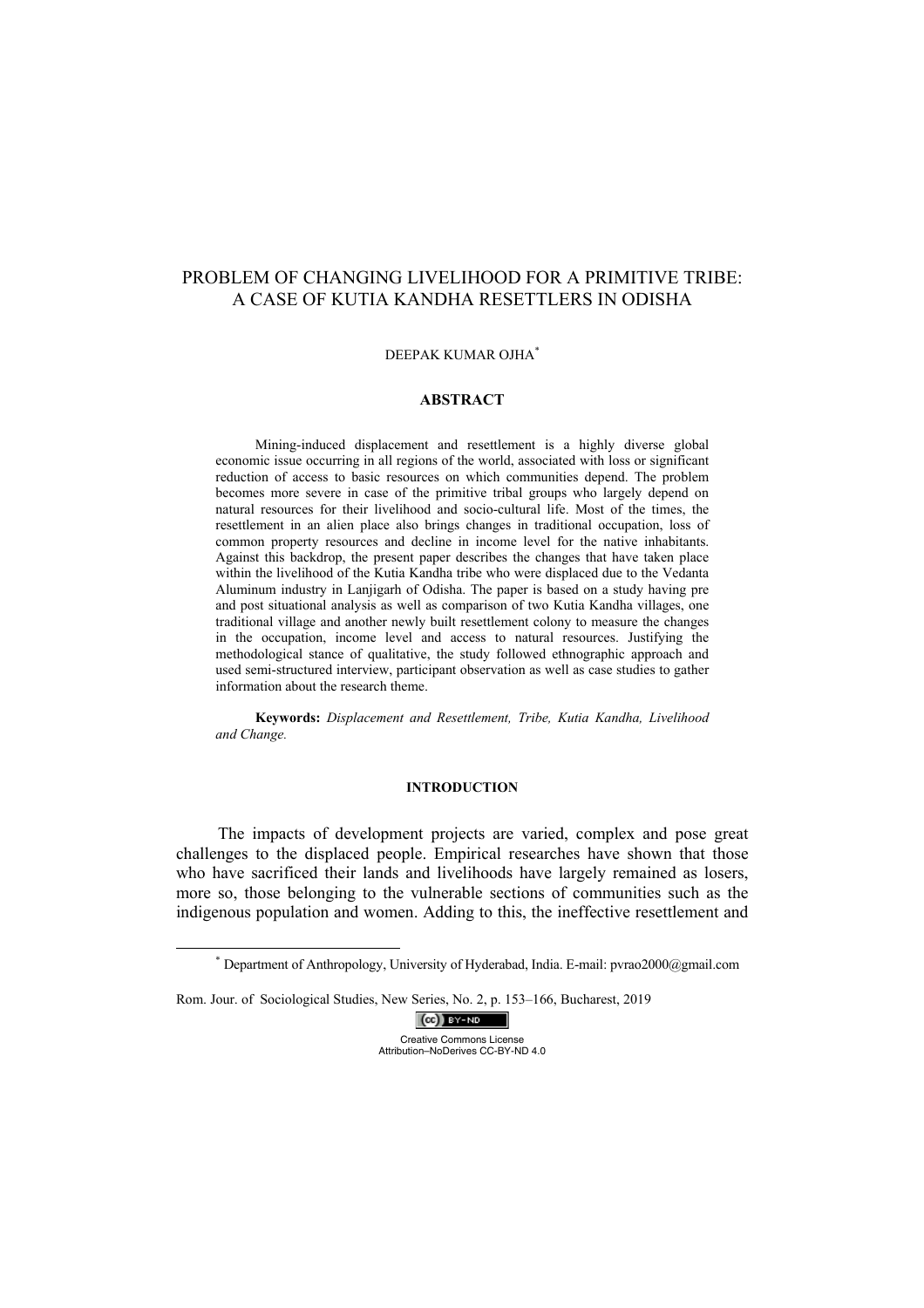rehabilitation planning and implementation have been considered to be significantly responsible for the plight of the affected communities. During the last two decades of the previous century, the magnitude of forced population displacements caused by development programmes was 10 million people each year or some 200 million people globally during that period (Cernea 2000: 3659). The increasing construction of development projects consistently displaced a massive number of tribal and weaker sections. In India, it is found that the country's development programmes have caused an aggregate displacement of more than 20 million people during roughly four decades. 40 per cent of these oustees or Project Affected Persons were tribals and another 20 per cent were from the Scheduled Caste. In fact, one in every seven Indian tribal is a displaced person (Fernandes 1998: 265). Even when India has invested enormous capital, effort and resources in building large industrial projects, there is a total absence of systematic evaluation of it. Official database is particularly dismal when it comes to reliable number of people who have been displaced and affected by mines and industries. Though estimates vary significantly, there is an agreement that mines have caused displacement of 21,00,000 population since now, among which 5,25,000 have been rehabilitated whereas 15,75,000 have been left in backlog. Similarly, displacement caused by several other industries and infrastructural projects till 1991 are 13,00,000, among which 3,25,000 have been rehabilitated and 9,50,000 left in backlog (Fernandes 1995:5).

Odisha occupies a unique place among the underdeveloped states of India, because of its large concentration (22.13%) of tribal population. The most striking fact about Odisha is that while it is rich in natural resources, its people are extremely poor. 47.15 per cent of its population are living below the poverty line which is the highest in the country (Census of India, 2001). The natural resources of Odisha have attracted several companies such as, TATA, Zindal, Mittal and Vedanta to build up industries and acquire productive benefits. But what is painful in it is the large-scale involuntary displacement of weaker sections caused by the industries, particularly the tribals. Statistical data indicates that a large portion of the project affected families in Odisha belong to the tribal group. Since the tribal belt is invariably rich in mineral deposits, they are affected much by the on-going power, mining and industrial projects. The displacement and resettlement of the tribals due to industries causes several traumatic experiences for them and it brings about changes in their occupation, income level and economic conditions as a whole.

#### **PROBLEM STATEMENT**

Against this backdrop, the present research work seeks to explore and understand anthropologically the changes that have taken place within the livelihood and economic life of the Kutia Kandha tribe of Kalahandi district who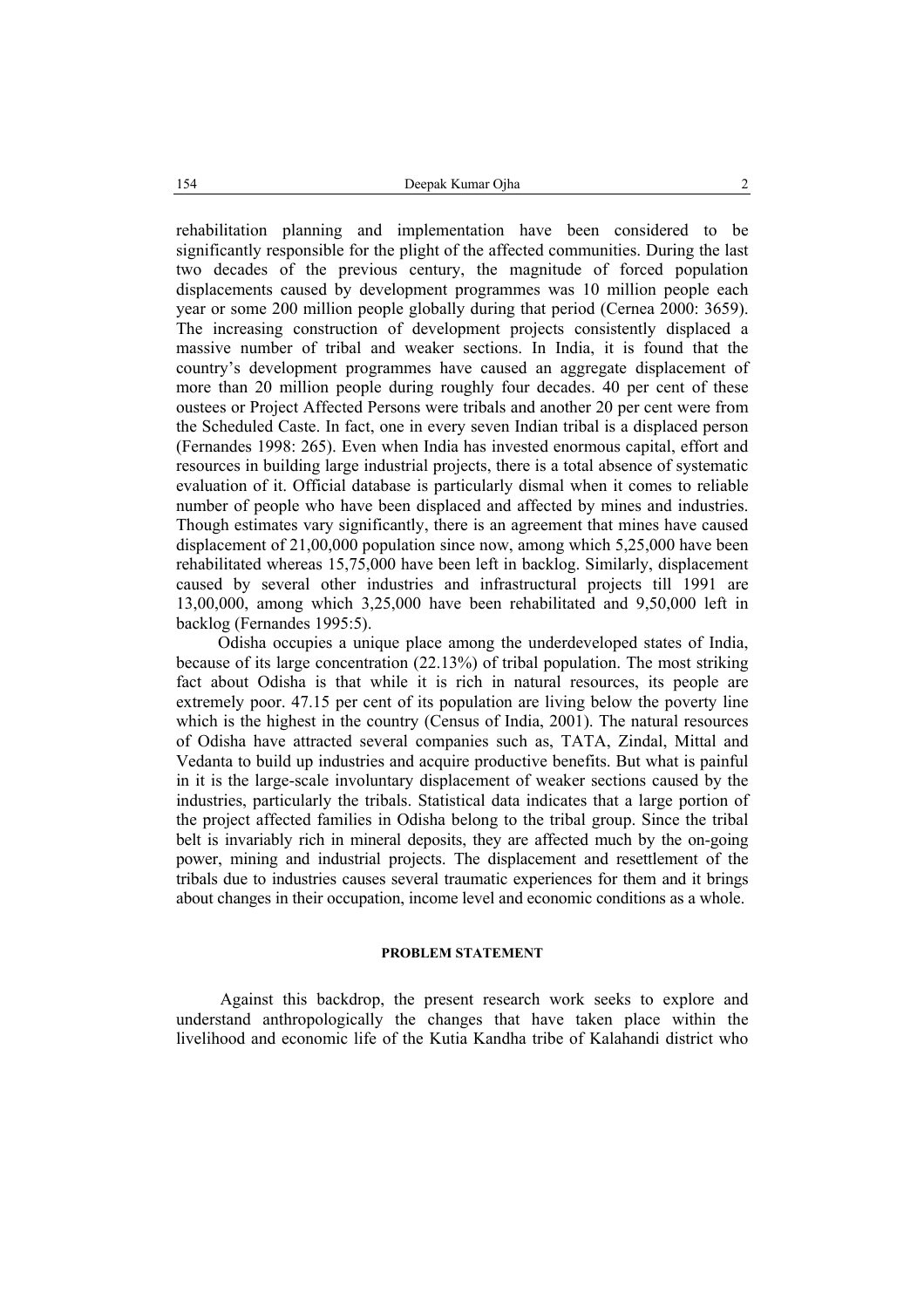have been displaced because of the Vedanta Aluminium Pvt. Ltd. In 2003, Vedanta Resources signed a Memorandum of Understanding with the State Govt. of Odisha for constructing a refinery for aluminium production. It set up a refinery with a capacity of 1.0 million tonnes per annum for processing aluminium for export and it occupied 660.749 hectares of the forest land with an additional 33.73 hectares of village forest in the Niyamgiri hill of the Kalahandi and Rayagada districts which was largely inhabited by the Kutia Kandha people (Baviskar, Kant, Parasuraman, Saxena, 2010: 11). Due to the mining operations of the industry, the native inhabitants especially the Kutia Kandhas were forced to leave their land and were relocated in a newly established Vedanta Resettlement Colony at Lanjigarh.

To find out the resettlement induced changes among the Kutia Kandhas, the study was conducted in two different localities – a traditional Kutia Kandha village, i.e., Ambaguda and the newly built resettlement colony named as Vedanta Nagara. The distance between the two is nearly 10 kilometres and they are completely different in their physical as well as social setting. However, both of the villages are located in the district of Kalahandi which is traditionally known as the homeland of the Kutia Kandha tribe. The Ambaguda village represents one of the traditional village structures of the Kutia Kandha habitation. The village is located in the Trilochanpur Grampanchayat of the Lanjigarh block of the Kalahandi district. The approximate distance of the Lanjigarh from the District head quarter is 85 kilometres. The village has 35 households and all belong to the Kutia Kandha group. The total number of population is 279, including 126 males and 153 females. The village is surrounded by the hilly terrains of Niyamgiri and full of mountainous forest resources. On the other hand, the Vedanta Nagarais a newly built resettlement colony and has come into existence after the development of Vedanta Aluminium Pvt. Ltd in 2004. It is located within the Vedanta town ship of Lanjigarh block at the foothill region of Niyamgiri. The distance of the colony is almost 65 kilometres away from the district headquarter. The economic activities of the Kutia Kandhas residing in both the villages have been studied and compared to find out the changes in livelihood caused due to resettlement.

## **LIVELIHOOD: MEANING AND CONCEPTUAL CLARIFICATION**

In everyday language, livelihood refers to a means of living. In development thinking, livelihood refers to the way people make a living. Analysing livelihood systems is the analysis of the factors involved in the way in which people make a living. As stated by Chambers and Conway:

Livelihood comprises of the capabilities, assets (including both material and social resources) and activities required for a means of living. A livelihood is sustainable when it can cope with and recover from stress and shocks and maintain or enhance its capabilities and assets both now and in the future, while not undermining the natural resource base (Chambers & Conway 1991: 1).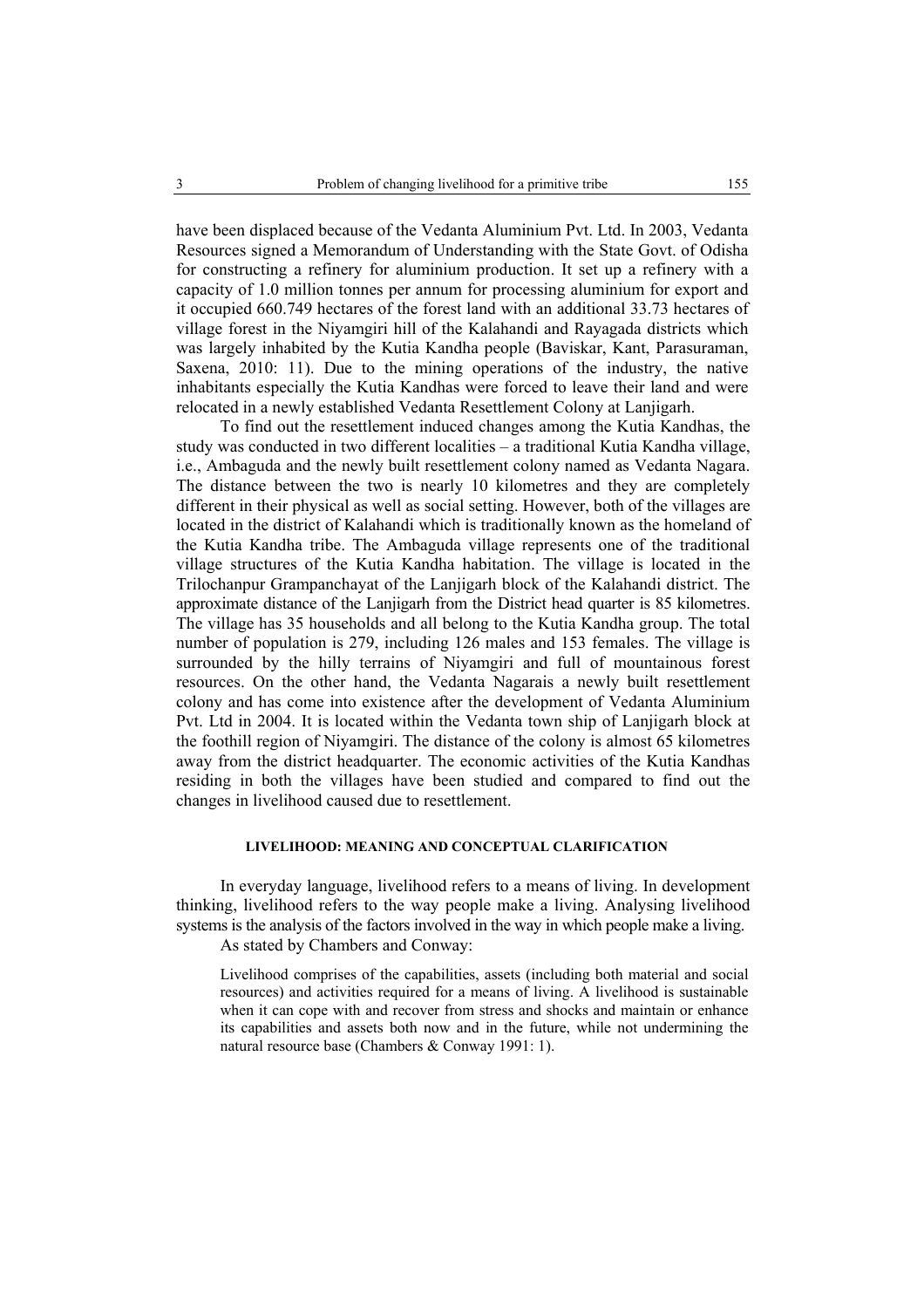We speak of livelihood systems, because the livelihood provided for is an emergent property of a coherent and interrelated set of activities that are implemented within a broader environment. "Making a living" is largely about generating income. But this is really a means to an end, which also includes aspects of: food security (the ability to feed oneself and one's family), home to stay and maintain family, income generation, security (reduced vulnerability to climatic, economic or political shocks, etc.), sustainability (the ability to continue to make a satisfactory living) and power (the ability to control one's own destiny), etc. Conceptually, livelihoods connote the means, activities, entitlements and assets by which people make a living. Assets in this context are defined as not only natural/biological (i.e., land, water, common-property resources, flora, fauna), but also social (i.e., community, family, social networks, participation, empowerment, human knowledge and skills) and physical (i.e., roads, markets, clinics, schools, bridges) (Thekaekara 2015:10).The notions of 'well-being' (Chambers 1995; 1997) and 'capability' (Sen 1984; 1987) of an individual provide a wider definitional scope for the livelihoods concept. Sen sees capabilities as 'what people can do or be with their entitlements', a concept which encompasses far more than the material concerns of food intake or income. In social sciences, the concept of livelihood extends to include social and cultural means, i.e. "the command an individual, family, or other social group has over an income and/or bundles of resources that can be used or exchanged to satisfy its needs. This may involve information, cultural knowledge, social networks and legal rights as well as tools, land and other physical resources" (Wisner *et al.*, 2004: 5).

In order to better understand how people develop and maintain livelihoods, the UK Department for International Development (DFID), developed the Sustainable Livelihoods Framework (SLF) on the basis of the works of practitioners and academicians (DFID 2010: 1). This framework describes that to identify a livelihood of a person three elements are needed to be included. They are: livelihood resources and capabilities, livelihood activities, and outputs obtained from performing activities for fulfilling the livelihoods needs. These three elements collectively form a comprehensive whole that captures the various aspects of livelihood. Thus, in simpler terms, livelihood of an individual or group includes the means of livelihood i.e., occupation, income level and economic activities. The same elements were also used to understand the livelihood of Kutia Kandhas of Odisha.

## **THE KUTIA KANDHAS AND THEIR SOCIO-ECONOMIC LIFE**

In the remote mountainous wilderness of the Eastern Ghats region of Southern Odisha lives a fascinating *Kui*-speaking tribe called, the Kutia Kandha who are a primitive section of the Kandha – numerically the most preponderant tribe of Odisha. They inhabit the lofty Niyamgiri hill ranges in the district of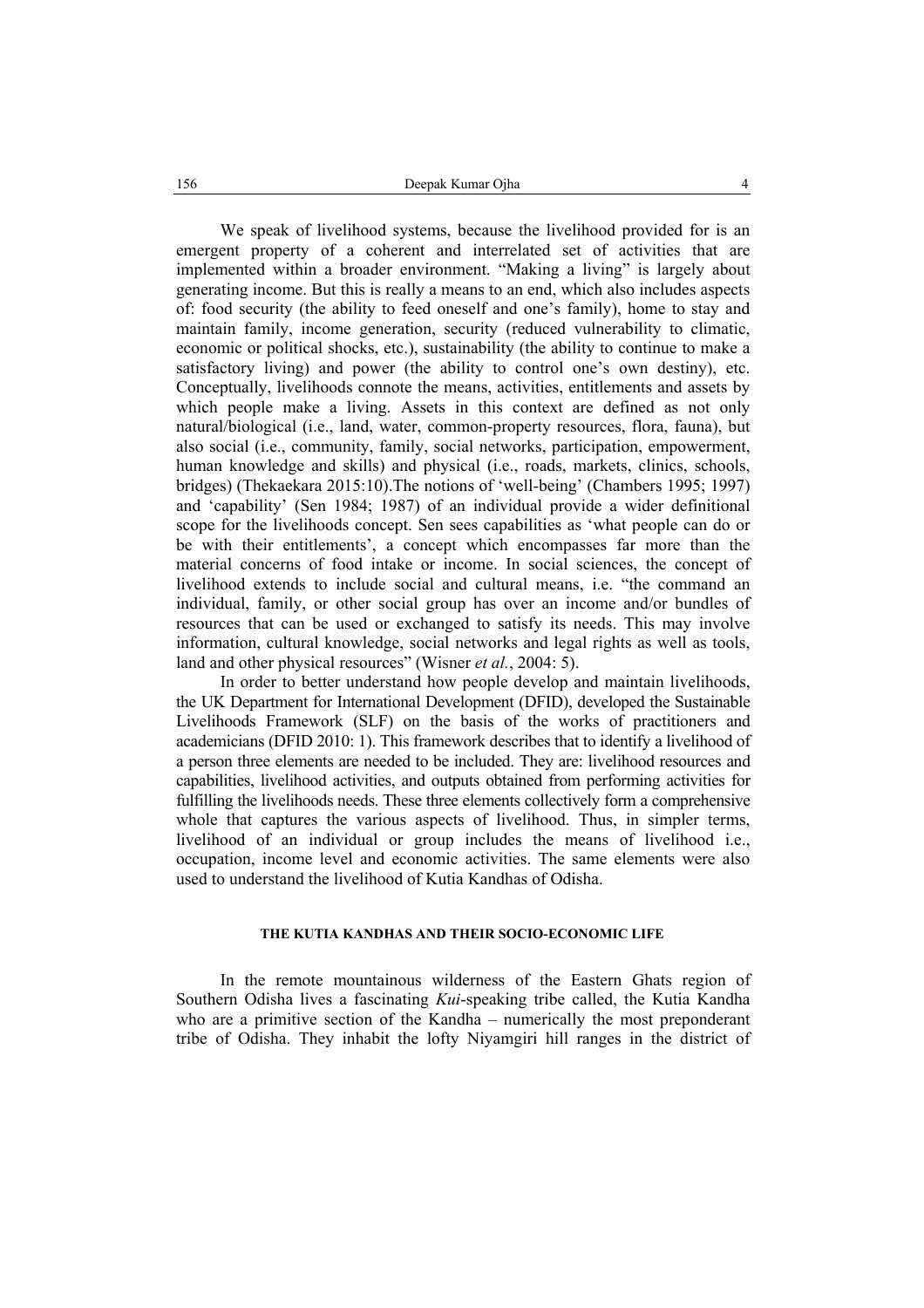Kalahandi. To a stranger the Kutia Kandhas strike as a very important tribal community for their simplicity and traditional way of life. The Kutia Kandha villages of Kalahandi are located in the hill-slopes hilltops or valleys in a tangle of thickly wooded hill ranges. The habitation site is chosen upon the availability of sufficient land for shifting cultivation and a perennial source of water.

The word *kuti* in *kui* language means 'big hole'. It is believed that the Kutia Kandhas have been originated from the big hole of earth. The total population of Kutia Kandha is 6479 in entire state and they are found mainly in Kandhamal and Kalahandi districts of Odisha (Census of India 2011: 1). The Kutia Kandhas continue their age old subsistence activity of food gathering from the forest. Seasonal food collection is still an indispensable part of their economic life. Their food is greatly supplemented by a seasonal variety of fruits, roots and tubers. The high dependence of Kutia Kandha on the mountain and forest include several customary practices like, agriculture, grazing, ethno-medicine and the collection of Minor Forest Produces. The economic life of the Kutia Kandhas directly or indirectly revolves around the forest. The forest provides them food, fuel, fodder and other materials of daily household use. The Kutia Kandhas cultivate in the *Dangar* land (hill land: normally the foothill region) for production as well as depend upon the forest to collect different varieties of mushrooms, green leaves, shoots, tubers, roots, stems, flowers, fruits, seed, mango kernels etc. in their respective growing seasons. Major cultivations of the Kutia Kandha are cereals such as *Mandia* (Ragi, Finger Millet), *Kosala* (foxtail millet), pulses like *Kandlo* (tuvar, pigeon pea), *biri* (black gram), *Kolath* (horse gram) and oilseeds like castor and linseed. Mostly the indigenous technologies are adopted to cultivate and protect the crops.

## **THE VEDANTA INDUSTRY AND DISPLACEMENT OF KUTIA KANDHA PEOPLE**

Vedanta Alumina Limited (VAL), a subsidiary of Sterlite Industries, a major aluminium processor has made major investments by establishing one MTPA Alumina Refinery and 75 MW Captive Power Plant at Lanjigarh. In 2003, soon after signing MoU with the state Government, it set up a refinery with a capacity of 1.0 million tonnes per annum for processing aluminium for export. The project occupied roughly 693 hectares of homestead and forest land causing displacement of many local inhabitants. Almost three villages namely, Barbhatta, Sindhbahali and Kinari including inhabitants of 123 families were forced to leave their lands because of the project (Baviskar, Kant, Parasuraman, Saxena, 2010: 11). Among these, the Kinari village was highly inhabited by the Kutia Kandhas which was surrounded by dense forest and natural resources. The inhabitants were relocated at the Vedanta Nagara, the resettlement colony built by the industry where the Kutia Kandha people are also staying together with other inhabitants of displaced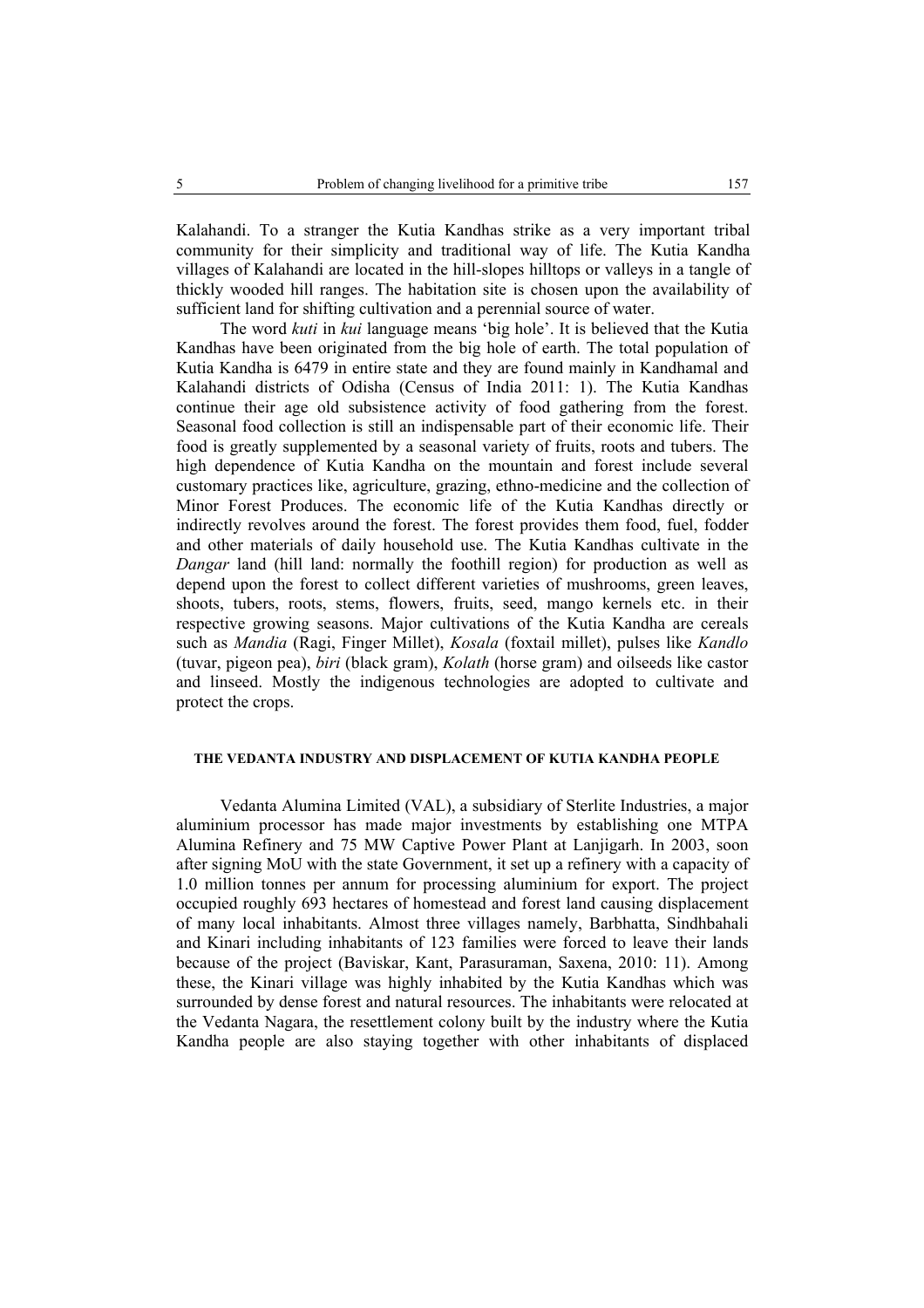villages. Now, the colony has a population of 437 comprising of Kutia Kandhas and Dom and Paiko caste group people. Each relocated family in the Vedanta Resettlement Colony has been provided with a *pucca* house of 484 Sq. ft. in 0.04 hectares of land area. The house has two bedrooms, one kitchen and one verandah. Toilet facilities are given for each family normally backside of their house. The VAL executives mentioned that they have fully equipped the colony with appropriate water supply and electricity facilities, whereas the inhabitants of colony complains about the scarcity of water in the resettlement colony. Certain other basic facilities are also provided by the VAL to the relocates in form of black-tap road, *pucca* drainage, boundary wall, temple, school building, child care center, dispensary and a well-equipped community centre.

## **CHANGING LIVELIHOOD OF KUTIA KANDHAS**

After displacement, the livelihood pattern of the Kutia Kandhas staying at Vedanta Nagara has undergone significant changes. For the understanding of the Kutia livelihood pattern, certain elements of economic life were taken into consideration in the study. They were: means of livelihood, occupation, income level and economic activities. The Kutia Kandhas are normally known as highland cultivators. Agriculture is considered as their prime means of livelihood. In the Kinari village, most of the Kutia Kandhas had *Dongar* (hill) lands which were located in the foothill regions. The water channels of Vamsadharariver were providing irrigation facility for the cultivation. The Kutias were well-skilled in cultivation and they were practising this occupation from several generations. Even in case of climatic fluctuations, the loss of cultivation was being compensated by the minor forest produces collected from the forest. But, after the displacement majority of agricultural land were taken up by the VAL for opening the refinery industry. In shape of compensation, one member from the Kutia family was selected to get a job in the plant. The Kutias are not at all skilled to work as a mining worker in the plant. Their age old traditional occupation has been taken out due to this displacement. Even the water availabilities of Vamsadhara river has been affected negatively due to the opening of mining in the Niyamgiri which has resulted to a low irrigation in the left over cultivation fields of the Kutia Kandhas.

In addition to cultivation, the Kutias of Kinari village were engaged in several secondary occupations such as MFP collection, daily wage labour, animal husbandry, basket making, making of leaf plates, ropes and fishing. In Kinari, the MFP collection and daily wage labour were important sources of livelihood. The income from these occupations were supplementing to the household budget which periodically affected by decreasing production of crop failure. After dislocation, the nature of physical environment and availability of limited economic opportunities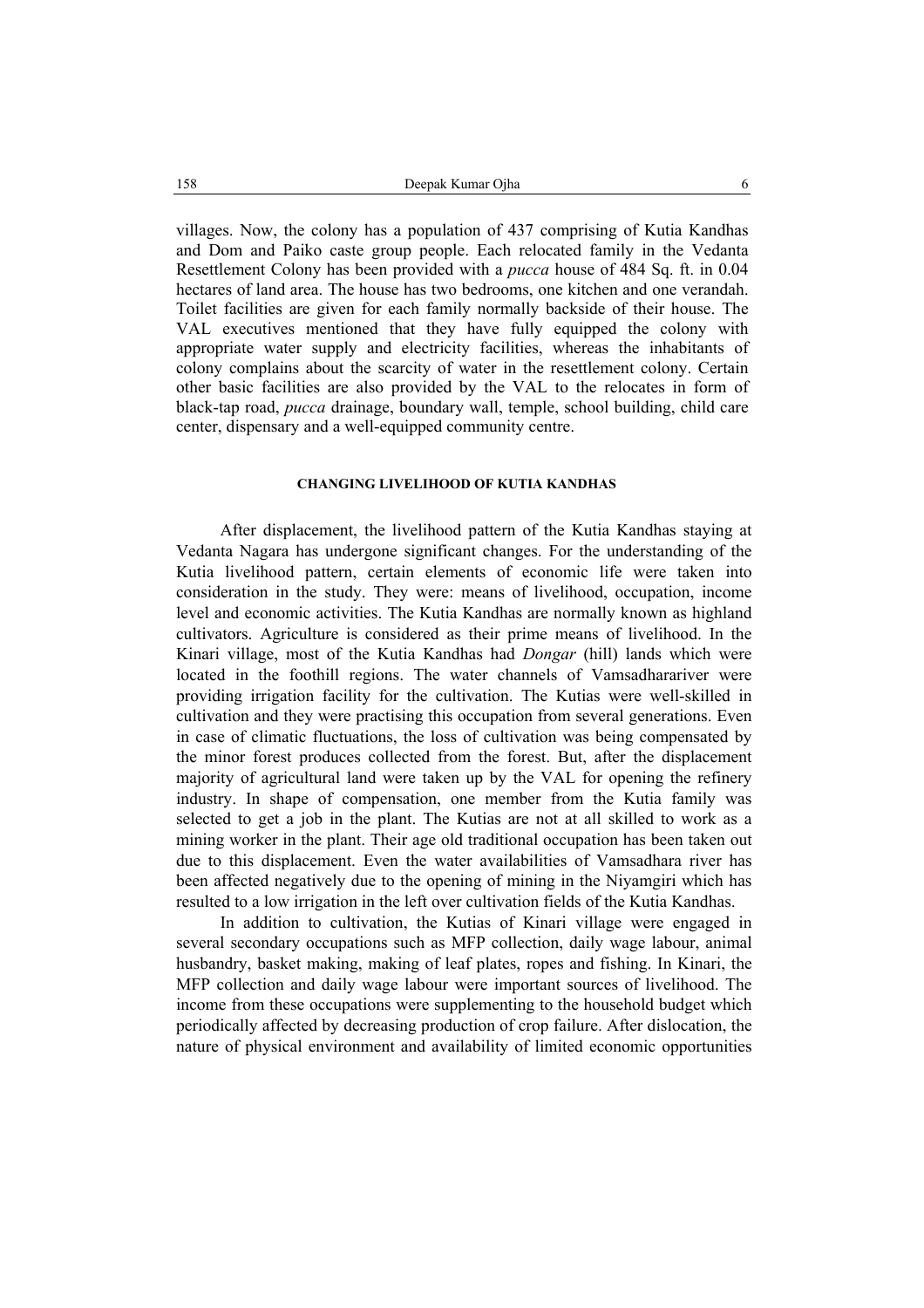in the rehabilitation colony has acted as a constraint on the economic life of the Kutia Kandhas. The clan territory of forest resource as well as the common property resources has been totally taken out due to the setup of the industry.

The economic ventures based on food and general fuel collection have also experienced a set-back because of displacement. Traditionally the Kutia Kandha women engaged themselves in collection of *piri* and *balni* (grass for making brooms), fuel wood and edible roots. They also used to burn the wood to make charcoal and sell them in nearby market. Thus women in the traditional village could earn a little for buying certain personal items (such as jewellery, cosmetics, hair bands, ribbons, etc.) for themselves. They never depended on their husbands who usually resisted such moves. But in Vedanta Nagara, such little income of the Kutia Kandha women was badly affected. The women have started using some portions of their household funds for their personal consumption. Diversion of funds has often led to misunderstandings between the couples.

# **CHANGES IN OCCUPATIONAL PATTERN**

A significant change has been observed in the occupational patterns of the Kutia Kandhas in the resettlement colony. Traditionally agriculture was regarded as the major source of income for the Kutia people that has included farming or cultivation, animal husbandry, poultry, horticulture, fishery and even social forestry. The Kutia men were hereditarily well-skilled in this occupation. They produce different types of food products including paddy, ragi, pulses and vegetables by utilizing their cultivation land and kitchen garden. Due to the loss of agricultural land, the Kutia Kandha men have adopted daily wage labour as their main occupation. The agricultural practice has been negatively affected where only a few of the Kutia Kandha men are working as tenant farmers or part-time cultivators in the left out agricultural lands.

The study attempted to find out the mode of occupation of the Kutia Kandha male members in the resettlement colony. Out of the 60 male members in the colony, 57 were found to be engaged in several occupations. The majority of the Kutia Kandha male members of the colony are engaged in mining jobs in VAL. They are working as both skilled and un-skilled workers in the refinery plant. They were being provided with trainings from the VAL and were appointed in different positions at Plant. But many of them are working as manual labourers in the refinery plant as they are having very less educational background. Though the Kutia Kandha young men have adopted to this new shift in occupation, the elderly members of the family find it difficult to get themselves acquainted with the technological aspects of plant. Very few male members (21.05 %) among the Kutia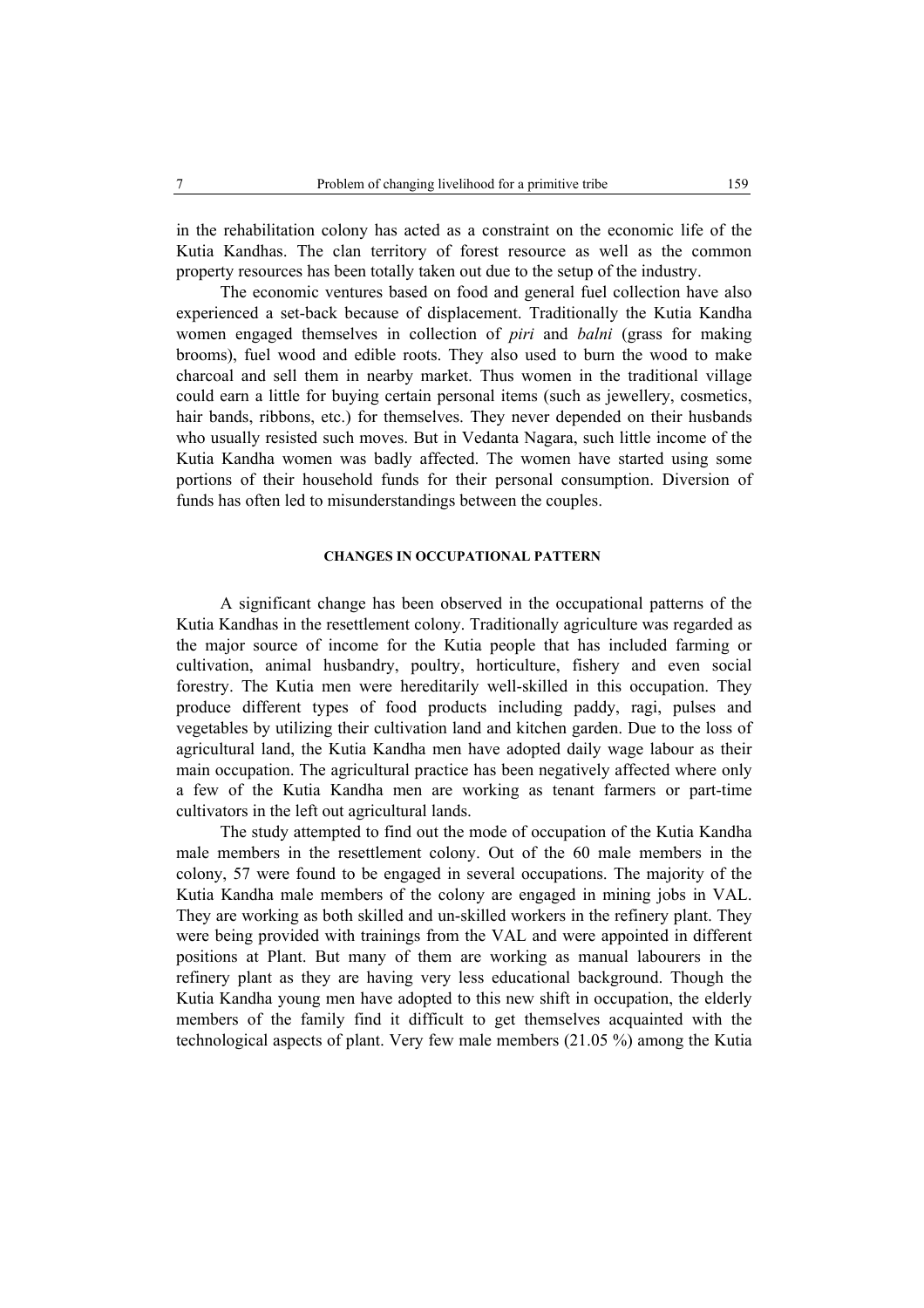Kandha men are doing cultivation, whereas 8 male members are working as daily wage labourers in different places. Two persons in the village have their grocery shops which are the major source of their economy.

Occupational rehabilitation is essential for the project affected landless agricultural labourers. Therefore, occupational mobility is always regarded as an important indicator in the changing socio-economic structure. But, due to the defective resettlement policy of VAL, a downward mobility in occupation has occurred in case of the displaced Kutia Kandhas of VAL project. Interview with the respondents of rehabilitated village revealed that agriculture and wage labour were major sources of income among the Kutia Kandhas in Kinari village before displacement. Many people were getting opportunity of full time engagement in cultivation work in forest land and kitchen garden at the Kinari village. But the limited resource of Vedanta Resettlement Colony has forced the Kutia men to shift their occupation. The occupational mobility of the Kutia Kandhas has been analysed in terms of increase or decrease in the proportion of workers in primary, secondary, and tertiary sectors after displacement. The primary sector consist of cultivator, agricultural labourer, and those engaged in making a living from livestock, forestry etc., the secondary sector consist of household industry, manufacturing and construction, while the tertiary sector include trade, commerce, transport, and other services. The occupational mobility can be upward or downward but, interesting to note here that in case of the displaced Kutia Kandhas of VAL the mobility was downward only.

### **CHANGES IN INCOME LEVEL**

Impact of the projects on the economy can also be studied in terms of the analysis of change in income since displacement. The yardstick of monthly income can easily mark out prevailing social and economic status of a family. This is the easiest available and most accessible option for a researcher intending to peep inside the economic composition, which the families do not want to disclose easily to strangers and outsiders. Thus keeping this aspect in mind, monthly income of the families both before and after displacement was recorded at the time of interview. However, it was very difficult to collect information on income before displacement, because of the problem of memory lapse among the common illiterate and little educated people. For the simplicity of analysis, the monthly incomes of the families thus recorded have been distributed into different strata created manually. The income level of the displaced Kutia Kandhas of Vedanta Nagara have been classified into four broad groups on the basis of their monthly income: (1) low income group (below Rs. 5000), (2) Middle income group with income between 5000 to 10000, (3) High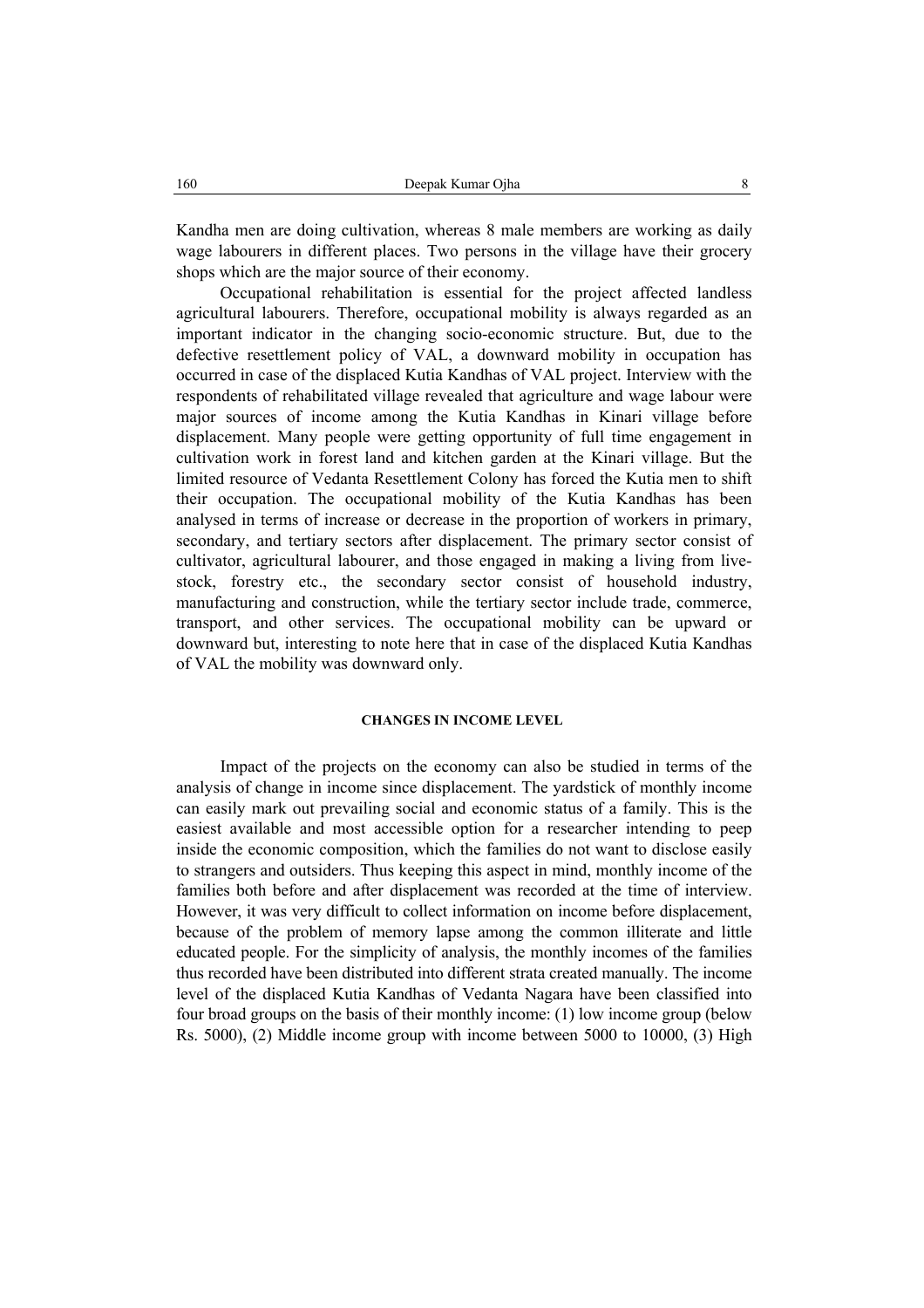income group with income between Rs. 10000 to 15000, and (4) very high income group (above Rs. 1,5000). A glimpse of income level of Kutias before and after resettlement has been given in the following table.

# *Table 1*

Income level of the Kutia Kandha families in Vedanta Nagara before and after their resettlement

| Income level<br>(In Rs.) | Number of Kutia Kandha families<br>having income before<br>displacement | Number of Kutia Kandha families<br>having income after displacement |
|--------------------------|-------------------------------------------------------------------------|---------------------------------------------------------------------|
| Less than 5000           | $35(61.4\%)$                                                            | $15(26.31\%)$                                                       |
| $5000 - 10000$           | $08(14.03\%)$                                                           | 19 (33.33%)                                                         |
| $10000 - 15000$          | 13 (22.80%)                                                             | 18 (31.57%)                                                         |
| More than 1,5000         | 01(1.75%)                                                               | 05(8.77%)                                                           |
| Total                    |                                                                         |                                                                     |

The Table 1 denoting monthly income before and after displacement shows that majority (61.4%) of population lies within the income level of less than Rs. 5000. 14.03% of the total population belongs to the middle income group, where as 22.80% of total population were found in the income level of Rs. 10,000 to Rs. 15,000. Only one person was reported to be having very high income more than 15000. By estimating the income level of Kutias after displacement, it was found that in the Vedanta Nagara a majority of people belong to the income group of Rs. 5,000 to Rs. 10,000. Next to it, 31.57% of the people are coming under the income group of Rs. 10,000 to Rs. 15,000. It shows the result of engagement of Kutia male members at the VAL industry. The VAL authorities also claim that they have raised the income level of Kutia male by appointing them in the plant. But the consequent changes in the livelihood element are also devastating ones. Only five families of the village are reported in a very high income group having the income more than Rs. 15,000.

Overall comparison of monthly income of families before and after displacement does specify little changes in the economic status. Before displacement, maximum concentration of population was in the monthly income of less than Rs. 5000. This has slightly expanded after displacement and penetrated the range of Rs. 5000 to 10000. This slight expansion of economic range does not signify improvement if inflation is taken into account between the year 2003 to 2014. Coupled with this, the loss of Common Property Resources, agricultural and forest products require significant money investment in the area of livelihood, which was not regained earlier. Thus, a close observation does not confirm an improvement in the economic status of the inhabitants of Vedanta Resettlement Colony rather it shows a significant decline.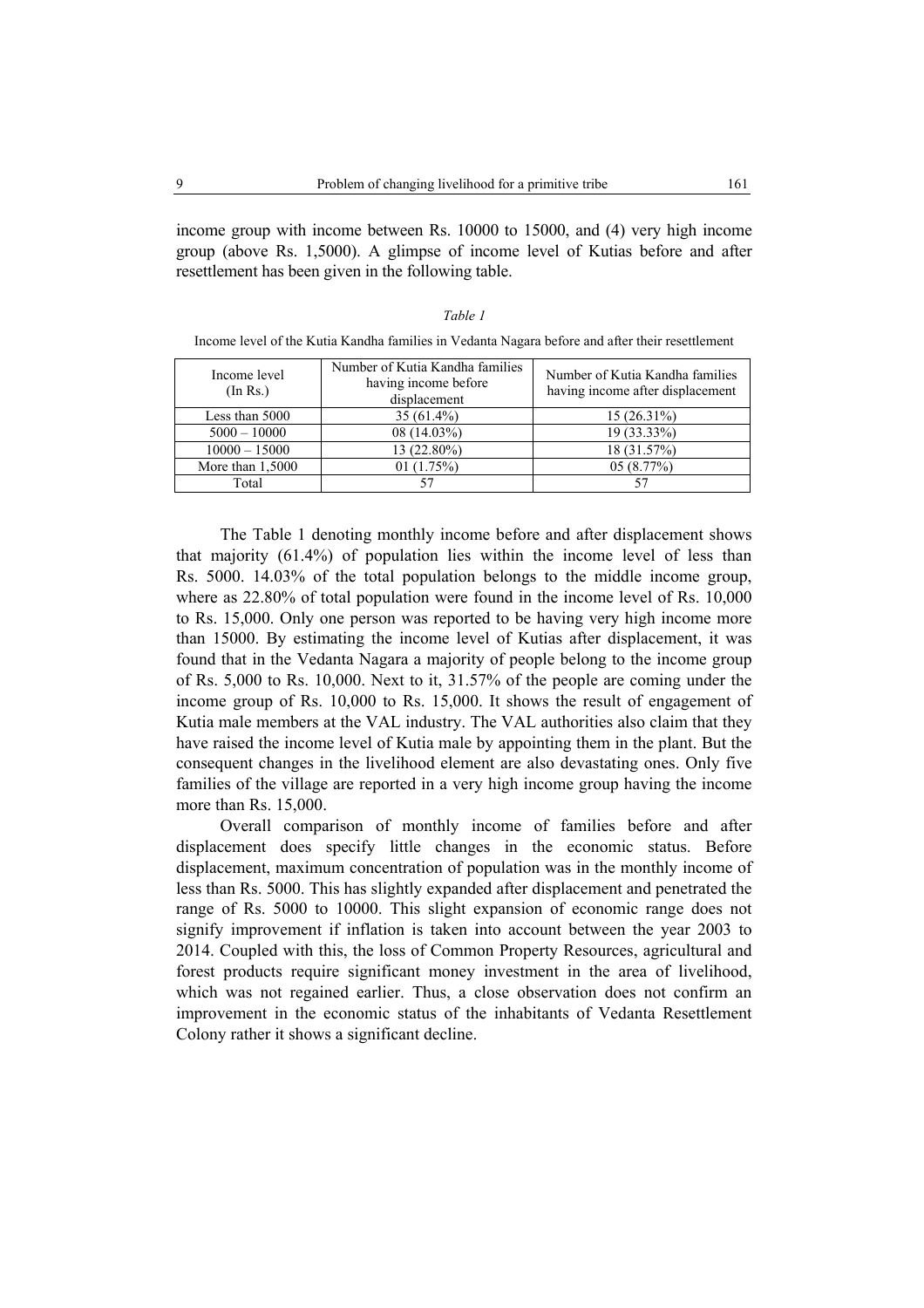### **FROM SELF-SUFFICIENCY TO DESTITUTION**

The Kutia Kandhas in Kinari village were a self-sufficient unit. They were fully occupied with natural resources and common property resources. The Kutia Kandhas have their clan based territory known as *Padar*. The entire region or the *Padar* belongs to all the clan group members. For example, *Maandel kapadar*  belongs to *Maandelka* clan people. It means all the resources concerning to this *Padar* including the trees, ponds, dug wells, grazing fields etc. belong to the people belonging to *Maandelka Padar*. Thus the Kutias in Kinari village were having selfsufficiency in their economy by using these resources of their clan territory. After displacement, all these resources were lost for the Kutia Kandhas. They didn't have the access to those regions as they are coming under the Project Mining Lease (PML) areas of Vedanta. Right now they are being left destitute. It has also been found during the study in Vedanta Nagara, most of the tribal youths have been migrated to Kerala in search of employment to sustain their family.

### **LOSS OF MFPS RESULTING THREATS TO THE TRADITIONAL OCCUPATIONAL PRACTICE**

The mining induced displacement in the Lanjigarh area has resulted into serious loss of MFPs and common property resources. The occupations of many Kutia Kandha female members as well as the Shamans have encountered threat after the loss of these natural resources. According to the assessment of Wildlife Institute of India, 1,21,337 trees have been cut in 2006 towards the building of refinery in Proposed Mining Lease area. The Kutia Kandha people were fully dependant on the forest resource from which they collect several Minor Forest Produces to sustain their livelihood. The leaves, tubers, fruits, shoots and honey are the products which provide supplementary income for the Kutia Kandhas. In addition to this the Kutias also prepare their traditional medicinal products from these MFPs. Thus due to this mining, lots of medicinal products have been lost. By interacting with Nakula Majhi (the shaman) of Vedanta Nagara, it was found that almost 20 different types of rare orchids of Niyamgiri which had medicinal values have been lost. The occupation of shaman is in a real threat at the Vedanta Nagara. The displacement from their traditional land has impacted negatively for the shaman to collect traditional herbs, leaves and roots which are used as medicines. Even the modern medical practice in the resettlement colony reduced the demand of traditional care and diagnosis.

The comparison of both the shamans in traditional village and newly built resettlement colony, Vedanta Nagara provides evidences that the amount of medicines are found more in number in case of the shaman of Ambaguda village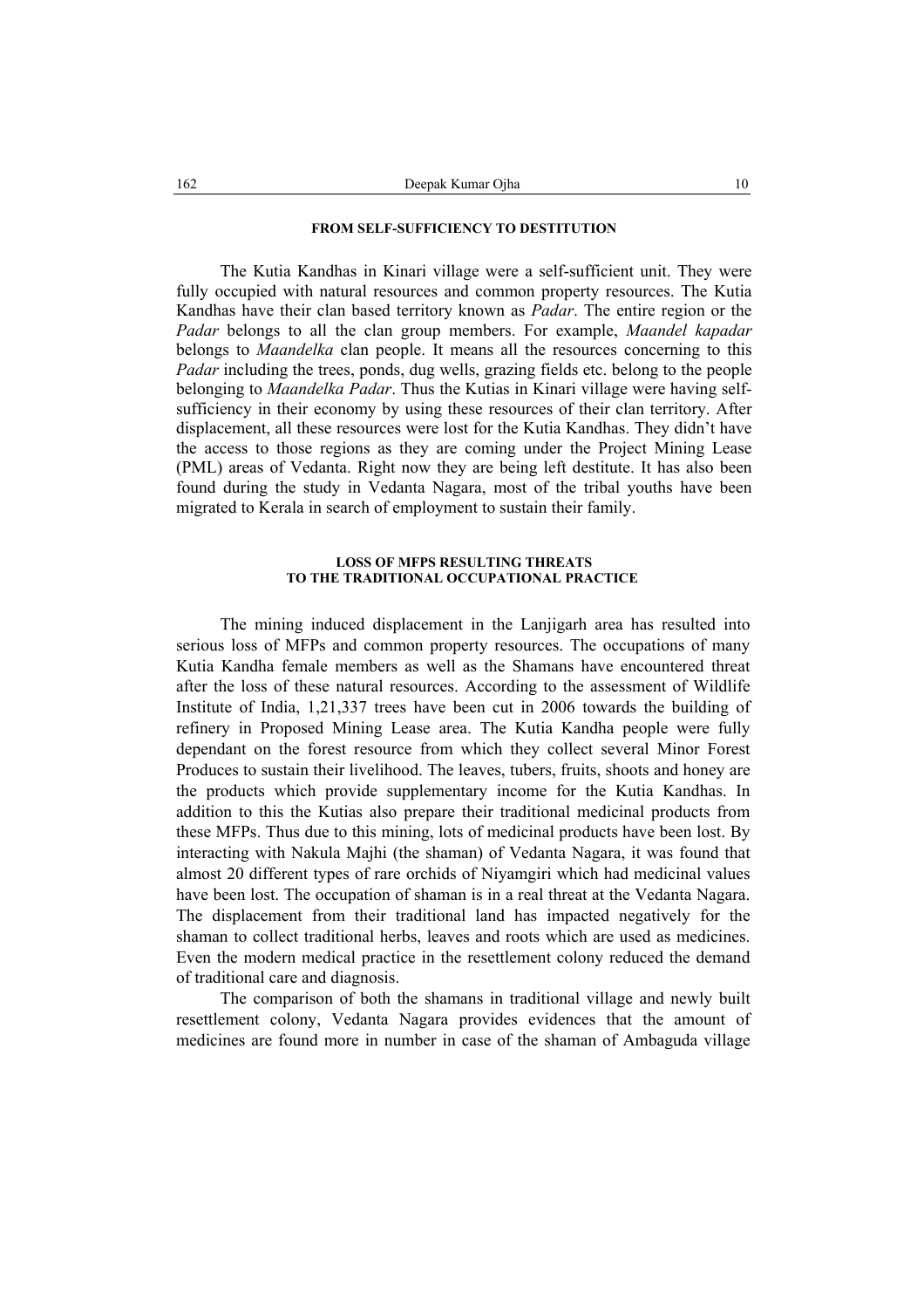where as the shaman of resettlement colony has almost left the practice of traditional healing and diagnosis. Right now the Nakula Majhi is being engaged in other occupations as there is no opportunity of income left in shaman hood at the resettlement colony.

# **ENVIRONMENTAL POLLUTION AND ITS IMPACT ON OCCUPATION**

The study discovered several incidences of environmental degradation of the Niyamgiri hills ecosystem by land degradation, geo-hydrological drainage change, air and water quality reduction and public health hazard caused by the Vedanta mining. The hill stream and the river Vamsadhara, which is a main source of drinking water and irrigation for the Kutia Kandhas have been polluted because of the mining. As a result of which, the traditional occupational practice has got dismantled. Simultaneously, new kinds of diseases have also been found which are beyond the limits of the traditional healer to cure.

## **IMPACT ON LIVESTOCK**

One of the methods of establishing the prosperity of a village community lies with the agronomy mode of production, here the presence of livestock is equally significant. Domestic cattle are the backbone of the agricultural economy and fulfil basic needs of the farmers such as milk, fuel, fooder, agriculture and transportation. A Kutia Kandha village culture can't be imagined without livestock. So, with the intention to locate the economic status of the people of the region, the presence of number of livestock in their houses, before and after displacement was also enumerated.

An overall analysis of the pre-displacement and post-displacement live stocks of the Kutia Kandhas indicates that there is a serious reduction of cattle resource found in the Vedanta resettlement colony. There is niether grazing field near to the resettlement colony nor any other common property resources. Adding to this, while building the houses for Kutia Kandha people in the resettlement colony, the planners didn't thought of providing cattle shed, goat shed or a store room for grains to the people. Due to this many of the resettlers in the colony have already sold their cattle and goat resources, as a result the practise of animal husbandry has been totally disappeared in the resettlement colony.

#### **AGRICULTURAL LABOUR AND THE DOMESTIC GROUP**

Another important change perceptible within the domain of agricultural cycle is the employment of hired labour for cultivation during the initial period of ploughing. The institution of hired labour was absent in Kinari. In other traditional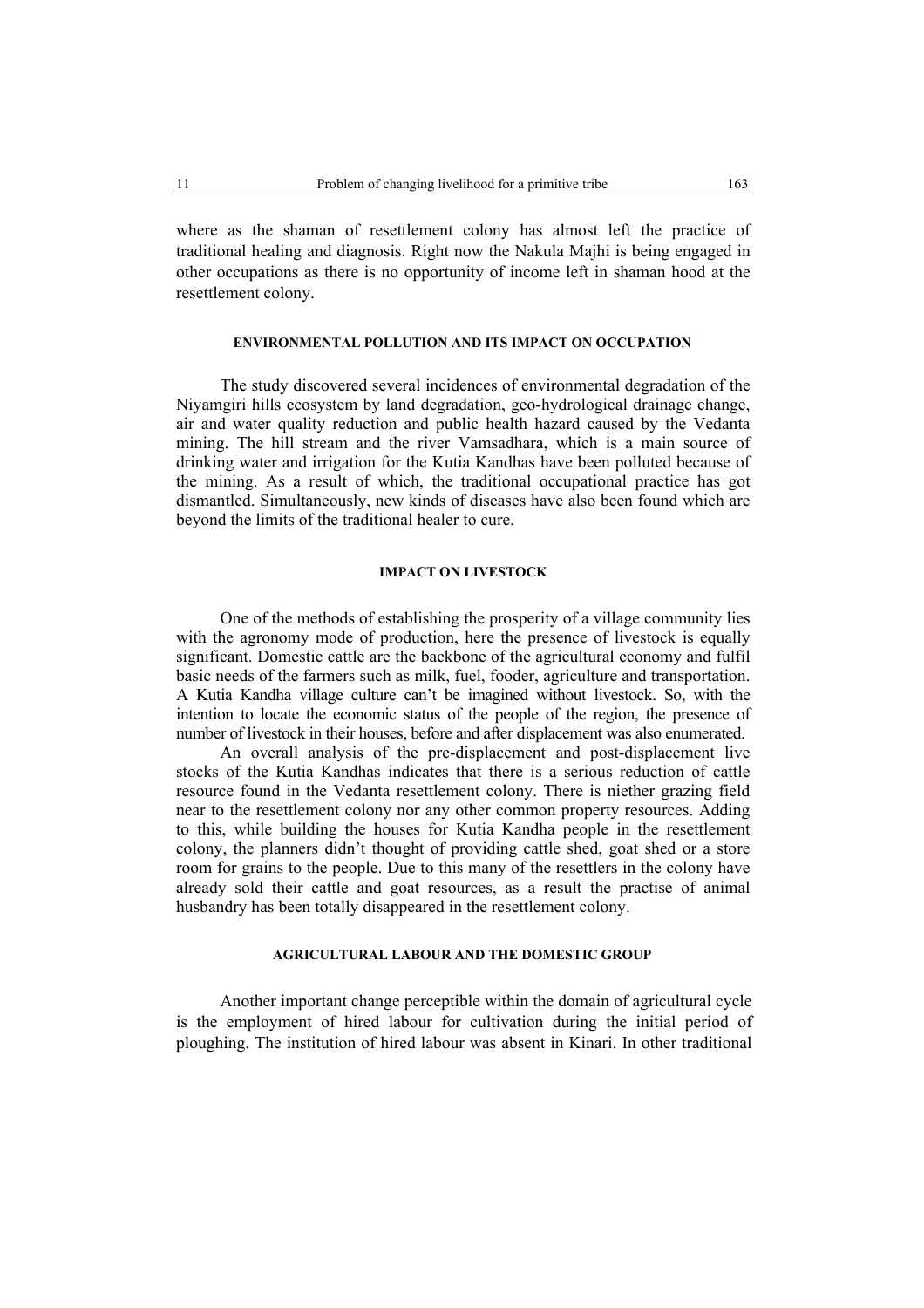villages it is the rich farmer who used to hire labour and employ them in his agricultural field. The payment used to be always in kind: either two full meals a day or a fixed amount of foodgrain per harvest. These labourers could be from the same community/village. In Vedanta Rehabilitation Colony, it was observed that even the poor farmers are taking the help of hired labourers to cultivate the land. It seems quite surprising how a family which could not feed itself with the existing resources could afford to go for hired labour. It needs to be mentioned here that the Kutia Kandha men found it difficult to cultivate the barren land with the available labour force existing within the family. Labour was never in short supply in the traditional Kutia Kandha society where the members used to rely on the labour force available within the domestic group. The domestic group usually comprised four/five nuclear families tied by the bond of patrilineal kinship. A bigger kin group was definitely more functional for exploitation of natural resources including cultivation of land. When the Kutia Kandhas were shifted to the rehabilitated village, it was found that there was a perceptible dispersion of the members which often comprised one domestic group. Some of the individuals belonging to the same domestic group preferred to stay back on the hill tops of Kinari. Since, the domestic group as an economic unit is being replaced by nuclear family as an economic unit (at least temporarily) the availability of labour force within the nuclear family is scarce. As a result, they go for hired labour and the payment is given either in terms of provision of food during the agricultural cycle or a fixed amount of foodgrain. This phenomenon in one way has affected to the economic condition of the Kutia Kandhas by creating more burden upon them.

#### **CONCLUSION**

The present paper has pointed out about the changes being observed in the livelihood pattern of the Kutia Kandhas in the resettlement colony. The study found out significant changes in the mode of occupation, income level, work participation and indigenous knowledge system of the Kutia Kandhas after their relocation in a new place. *Dongar* (Hill) land cultivation was the major occupation for the Kutia Kandhas in Kinari village. In addition to that the collection of MFPs was providing supplementary help to the income level of the people. After their displacement from their original land, the Kutia Kandhas were being deprived of their *Dongar* land and forest resources. Thus the traditional occupation of hill land cultivation and collection of MFPs have been affected negatively, which has forced the Kutia Kandhasto get engaged in daily-wage labour work. Some of the male Kutia Kandhas in resettlement colony are provided with jobs in the refinery plant of Vedanta, but they lack skill and expertise in that work. Out of the 60 males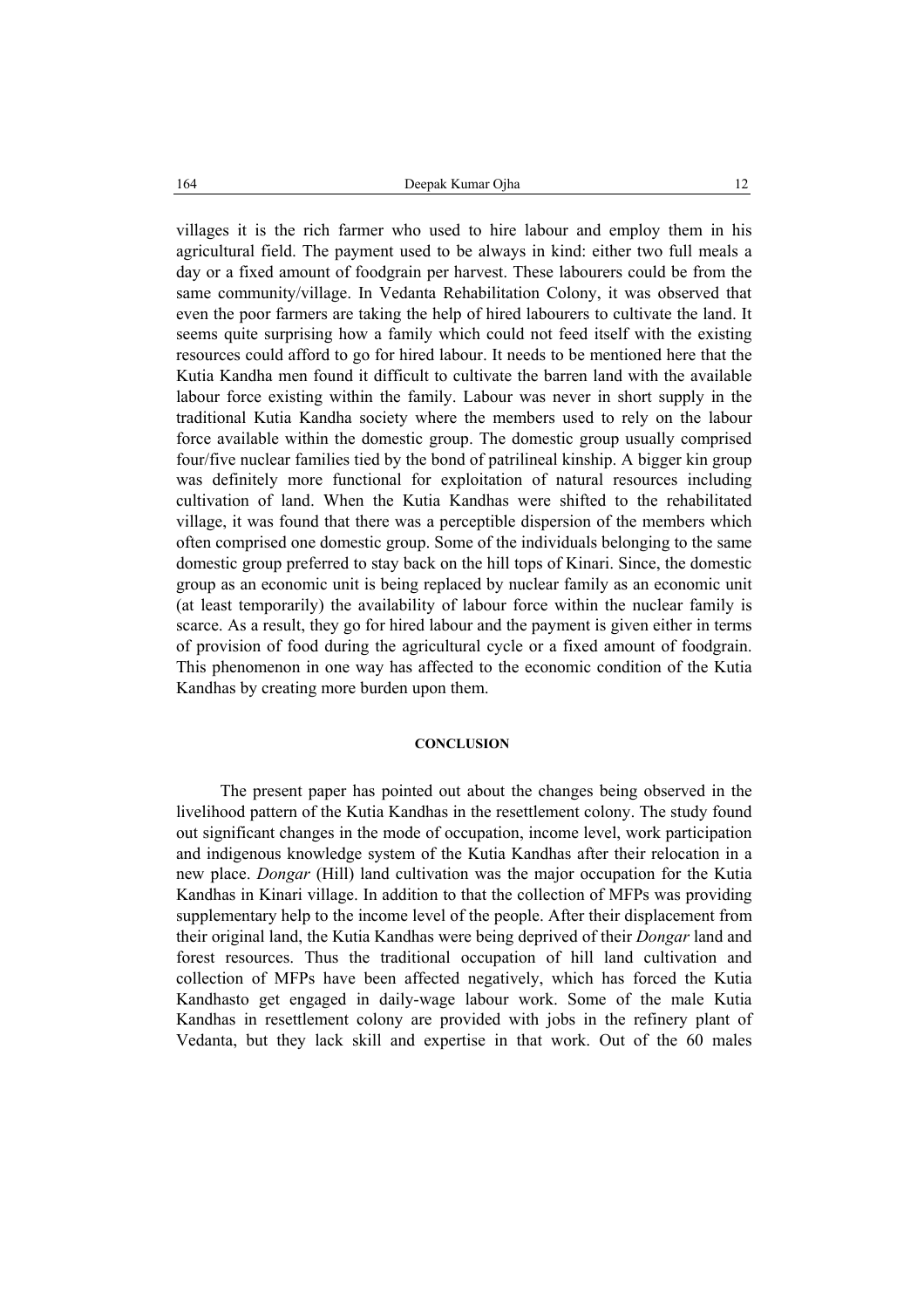members of Resettlement Colony, 35 male members have received jobs at the VAL. As they are not much qualified, they are being involved in manual unskilled works, which does not provide them good income. Few other males are working as agricultural labourers in the agriculture fields of non-tribals. One of the important observations made in the study was the resettlement policies of the VAL have totally neglected the women members of Kutia Kandhas. The female member in Kutia Kandha society works as an important contributor towards the economic affairs of family. She used to collect MFPs and work in the field and help the family to deal with its expenses. But in the resettlement colony the women members were deprived of these facilities. They have lost their kitchen garden and other common property resources from which a female Kutia Kandhas extracts income for the sustainability of her family. The economic independency of the Kutia women has been also found to be lost in the resettlement colony. The Kutia Kandhas have been deprived from their common property resources like grazing field, streams, ponds, forest and kitchen gardens due to their displacement. Resulting to this, the incidences of animal husbandry, especially the cattle and goat rearing have been totally wiped out among the Kutia Kandhas in the resettlement colony. Daily wage labour was found to be the only appropriate option for maintaining livelihood among the Kutia Kandha people in colony. Some of the youths have migrated to Kerala in search of jobs.

The study found that in some specific seasons the youths are getting migrated to out of the state for employment and return back to the colony during rainy season. The pre and post displacement comparison of the income level of the Kutia Kandha males in the resettlement colony shows an increase in income level in the resettlement colony, but the devaluation of money and rise in the level of expenses have resulted into no surplus and saving in the budget of people. Adding to this the occupations of priest and shaman have also been affected negatively after their resettlement in a new place. The study found out that the practice of shamanism is not going on as smoothly as earlier in the resettlement colony. In the concluding statements, it can stated that economically, the Kutia Kandhas after resettlement fell back from prosperity ladder and pushed into poverty and unemployment. The petty compensation package received for restoration of lost livelihood and house construction was spent by the inhabitants on immediate existing social and economic needs. Due to loss of traditional source of livelihood, the villagers were forced to work in other areas such as labour, shop, business for which they are never trained and mentally prepared. Even though more than a decade has been passed but residents of Vedanta Nagara are not able to see much increase in their monthly family income, which shows the pathetic condition of the oustees and the lacunae with the development policies.